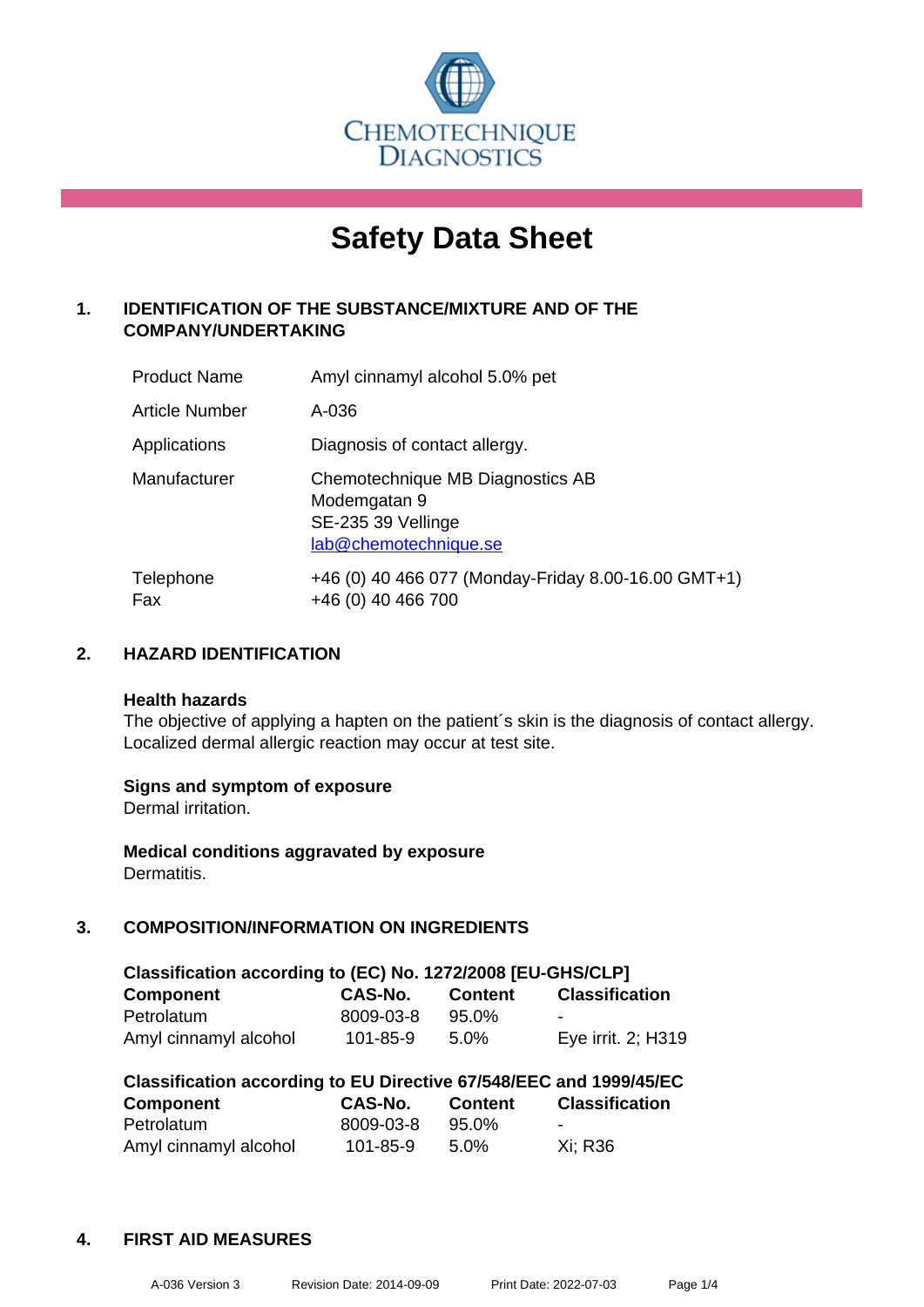#### **Emergency and first aid procedures**

Obtain medical attention.

# **5. FIRE-FIGHTING MEASURES\***

#### **Suitable extinguish media**

CO2, powder or water spray. Fight larger fires with water spray or alcohol resistant foam.

#### **For safety reasons unsuitable extinguishing agents** Water with full jet.

**Special protective equipment for fire-fighters** Wear self-contained respiratory protective device. Wear fully protective suit.

\*Data is shown for petrolatum only

# **6. ACCIDENTAL RELEASES MEASURES**

**Steps to be taken if material is released or spilled** Contain and place in a closed container.

# **7. HANDLING AND STORAGE**

**Precautions to be taken in handling and storage** Store dark at 5-8°C. Avoid extended exposure to light. FOR EXTERNAL USE ONLY.

# **8. EXPOSURE CONTROLS/PERSONAL PROTECTION**

**Respiratory protection** Not required.

**Ventilation** Local exhaust.

**Protective gloves** Disposal gloves.

# **Eye protection**

Not required with normal use.

# **Work/Hygienic practices**

Wash hands after each use.

# **9. PHYSICAL AND CHEMICAL PROPERTIES**

Appearance Ivory White Semi-solid Odour **Odourless** 

Melting point\* 50-55° C Flash point\* >100°C Self ignition\* Product does not self ignite.

Boiling point\* No data available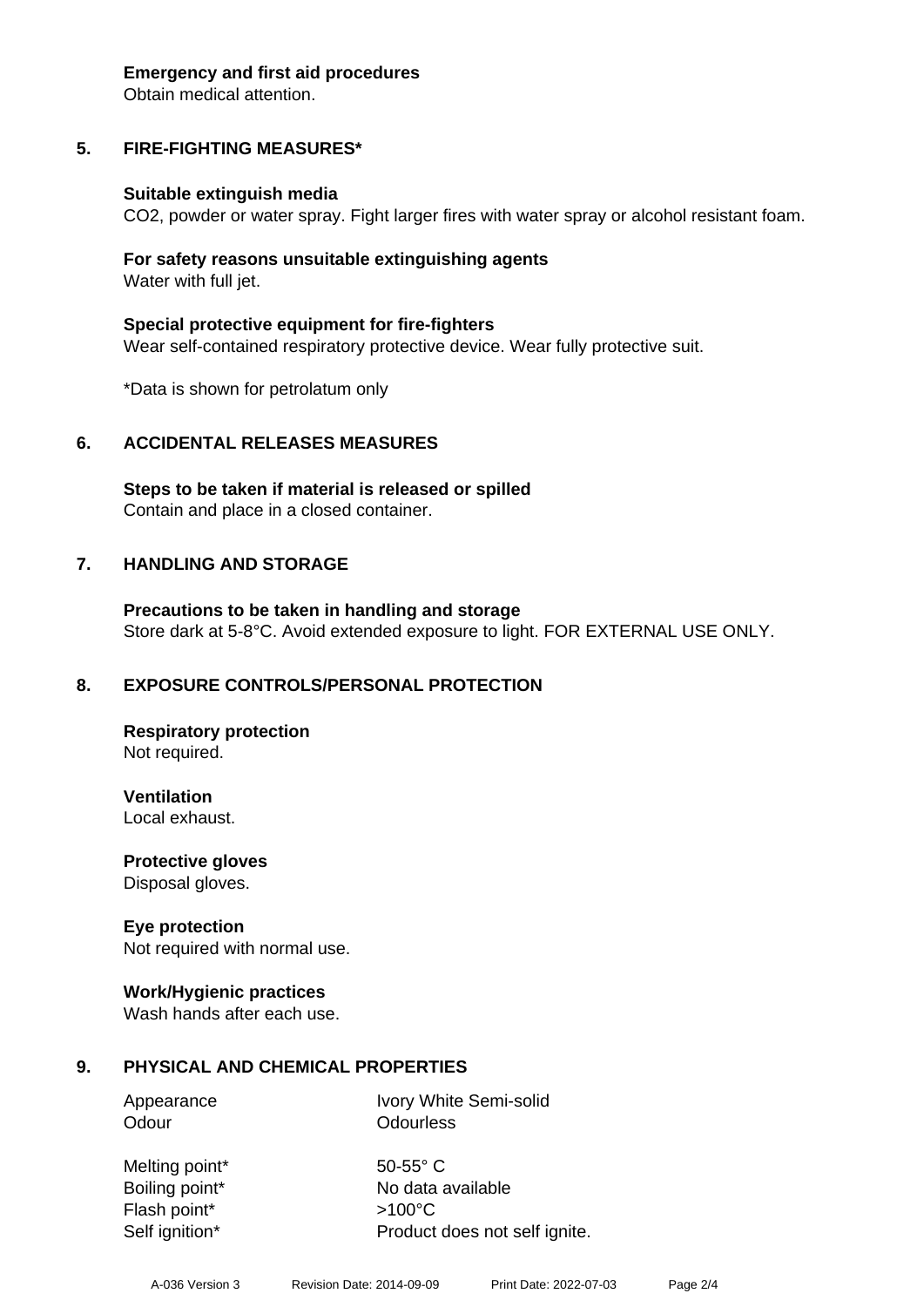Density\* No data available. Solubility in/Miscibility with Water\*

Danger of explosion\* Product does not present an explosion hazard. Insoluble

\*Data is shown for petrolatum only

#### **10. STABILITY AND REACTIVITY**

#### **Incompability**

May react with strong oxidizing agents.

#### **Stability**

Stable at recommended storage conditions.

#### **Hazardous byproducts**

Combustion may generate CO, CO2 and other oxides.

# **Hazardous polymerization**

Will not occur.

# **11. TOXICOLOGICAL INFORMATION**

No data available.

# **12. ECOLOGICAL INFORMATION**

No data available.

# **13. DISPOSAL CONSIDERATIONS**

**Waste disposal method** Comply with federal, state/provincial and local regulation.

#### **14. TRANSPORT INFORMATION**

Not dangerous goods.

# **15. REGULATORY INFORMATION**

The classification is according to the latest editions of the EU lists, and extended by company and literature data.

# **16. OTHER INFORMATION**

#### **Text of H-statements and R-phrases mentioned in Section 3**

| Eye irrit. 2     | Eye irritation (Category 2)   |
|------------------|-------------------------------|
| H <sub>319</sub> | Causes serious eye irritation |
| Xi<br>Irritant   |                               |
| R36              | Irritating to eyes.           |